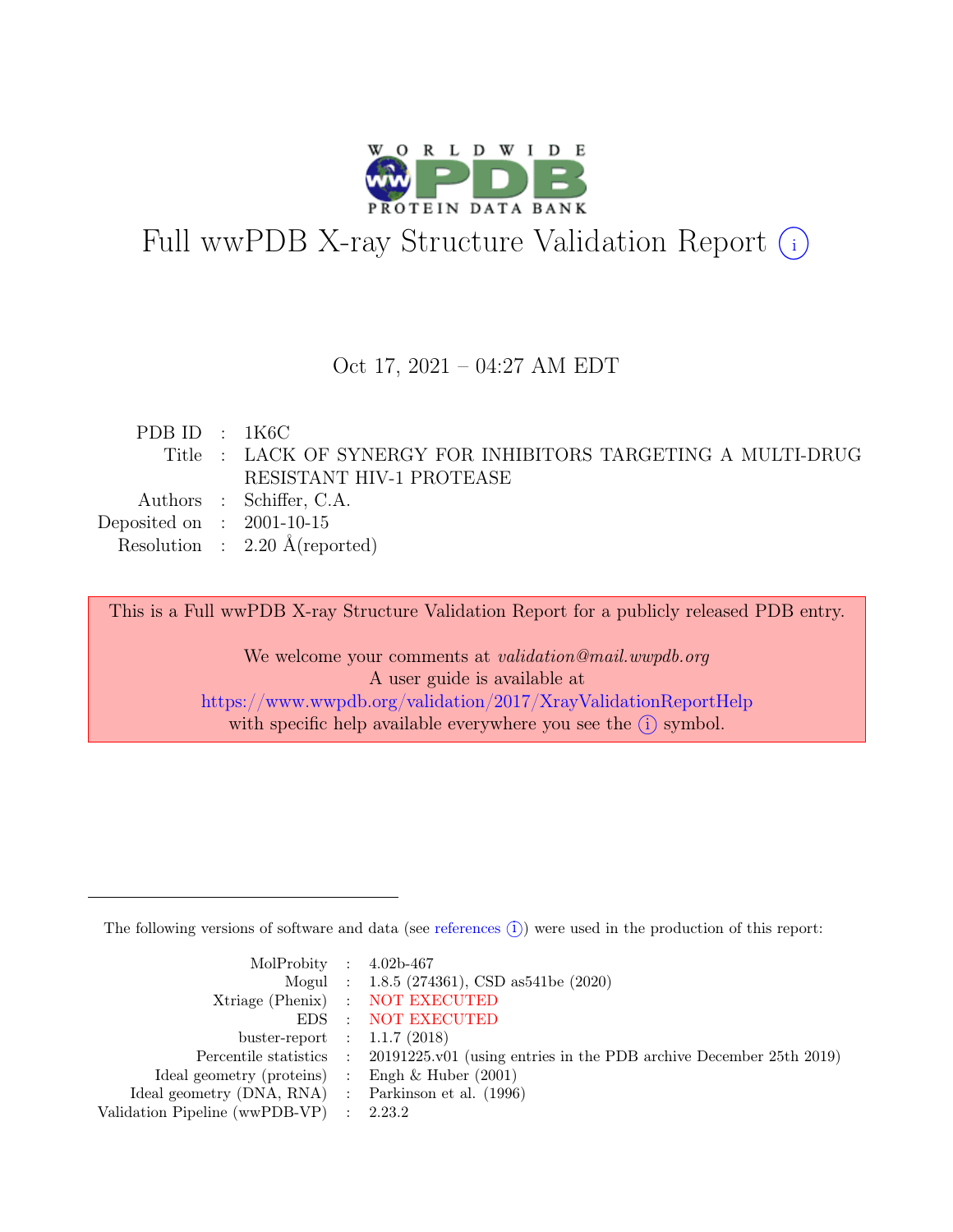# 1 Overall quality at a glance  $(i)$

The following experimental techniques were used to determine the structure: X-RAY DIFFRACTION

The reported resolution of this entry is 2.20 Å.

Percentile scores (ranging between 0-100) for global validation metrics of the entry are shown in the following graphic. The table shows the number of entries on which the scores are based.



| Metric                | Whole archive | Similar resolution                                           |
|-----------------------|---------------|--------------------------------------------------------------|
|                       | $(\#Entries)$ | $(\#\text{Entries}, \, \text{resolution range}(\textup{A}))$ |
| Clashscore            | 141614        | $5594(2.20-2.20)$                                            |
| Ramachandran outliers | 138981        | $5503(2.20-2.20)$                                            |
| Sidechain outliers    | 138945        | $5504(2.20-2.20)$                                            |

The table below summarises the geometric issues observed across the polymeric chains and their fit to the electron density. The red, orange, yellow and green segments of the lower bar indicate the fraction of residues that contain outliers for  $\geq$ =3, 2, 1 and 0 types of geometric quality criteria respectively. A grey segment represents the fraction of residues that are not modelled. The numeric value for each fraction is indicated below the corresponding segment, with a dot representing fractions  $\leq=5\%$ 

Note EDS was not executed.

| Mol | ${\rm Chain \mid Length}$ | Quality of chain |     |  |
|-----|---------------------------|------------------|-----|--|
|     | 99                        | 77%              | 21% |  |
|     | 99                        | 81%              | 17% |  |

The following table lists non-polymeric compounds, carbohydrate monomers and non-standard residues in protein, DNA, RNA chains that are outliers for geometric or electron-density-fit criteria:

|  |     |  | Mol   Type   Chain   Res   Chirality   Geometry   Clashes   Electron density |
|--|-----|--|------------------------------------------------------------------------------|
|  | 502 |  |                                                                              |
|  | 506 |  |                                                                              |

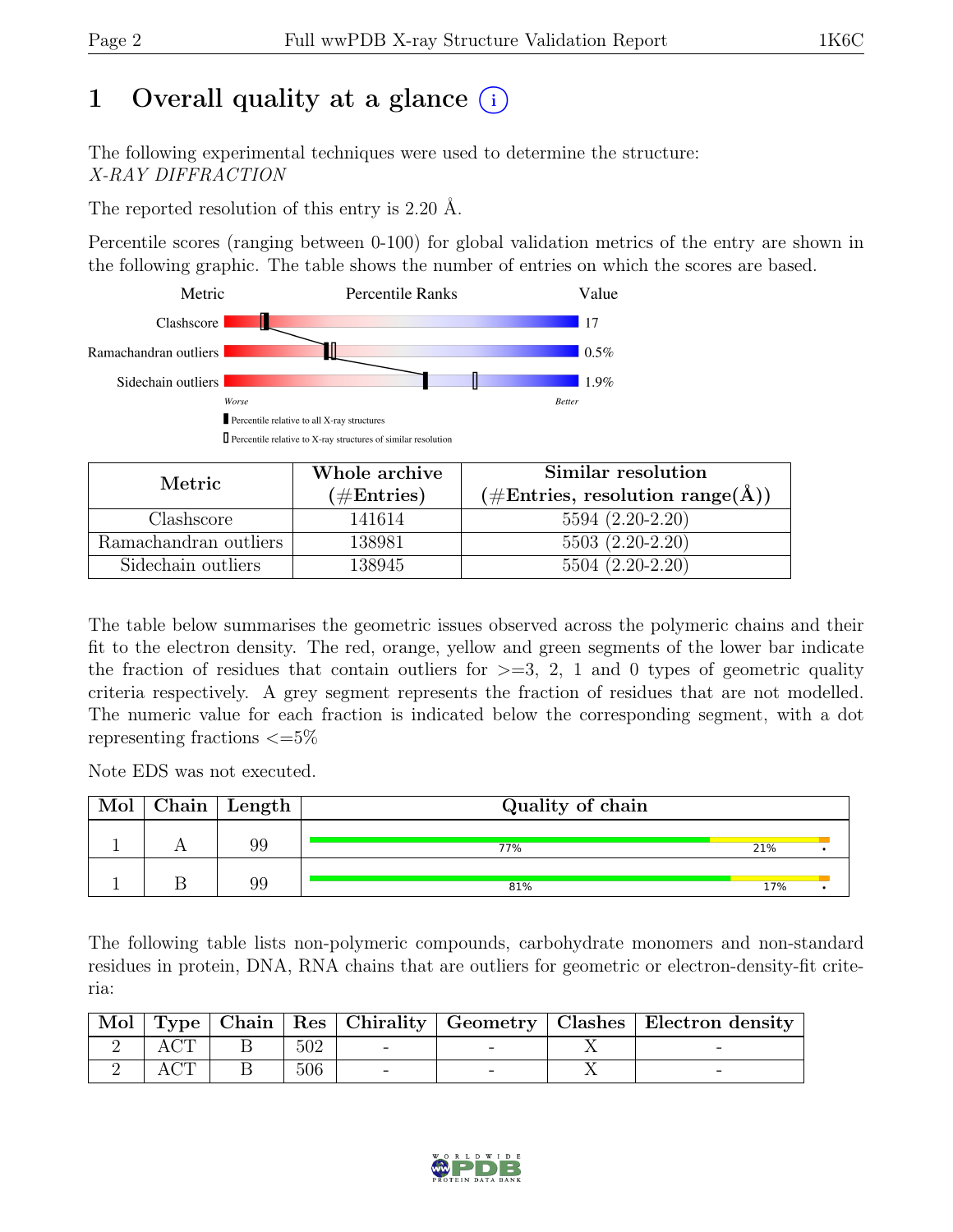# 2 Entry composition  $(i)$

There are 4 unique types of molecules in this entry. The entry contains 1786 atoms, of which 0 are hydrogens and 0 are deuteriums.

In the tables below, the ZeroOcc column contains the number of atoms modelled with zero occupancy, the AltConf column contains the number of residues with at least one atom in alternate conformation and the Trace column contains the number of residues modelled with at most 2 atoms.

• Molecule 1 is a protein called POL polyprotein.

| Mol | Chain   Residues | Atoms   |         |     |       |  | $ZeroOcc \mid AltConf \mid Trace \mid$ |  |
|-----|------------------|---------|---------|-----|-------|--|----------------------------------------|--|
|     | 99               | Total   | C N     |     |       |  |                                        |  |
|     |                  | 798     | 512 138 |     | - 144 |  |                                        |  |
|     | 99               | Total C |         | - N |       |  |                                        |  |
|     |                  | 804     | 516     | 139 | - 145 |  |                                        |  |

There are 8 discrepancies between the modelled and reference sequences:

| Chain | Residue        | Modelled   | Actual     | Comment             | Reference         |
|-------|----------------|------------|------------|---------------------|-------------------|
| A     |                | <b>LYS</b> | <b>GLN</b> | engineered mutation | <b>UNP P35963</b> |
| A     | 14             | $\rm{ARG}$ | <b>LYS</b> | engineered mutation | <b>UNP P35963</b> |
| A     | 82             | <b>THR</b> | <b>VAL</b> | engineered mutation | <b>UNP P35963</b> |
| А     | 84             | VAL        | ILE        | engineered mutation | <b>UNP P35963</b> |
| B     | $\overline{7}$ | <b>LYS</b> | <b>GLN</b> | engineered mutation | <b>UNP P35963</b> |
| B     | 14             | $\rm{ARG}$ | <b>LYS</b> | engineered mutation | <b>UNP P35963</b> |
| B     | 82             | <b>THR</b> | VAL        | engineered mutation | <b>UNP P35963</b> |
| В     | 84             | VAL        | <b>ILE</b> | engineered mutation | <b>UNP P35963</b> |

• Molecule 2 is ACETATE ION (three-letter code: ACT) (formula:  $C_2H_3O_2$ ).

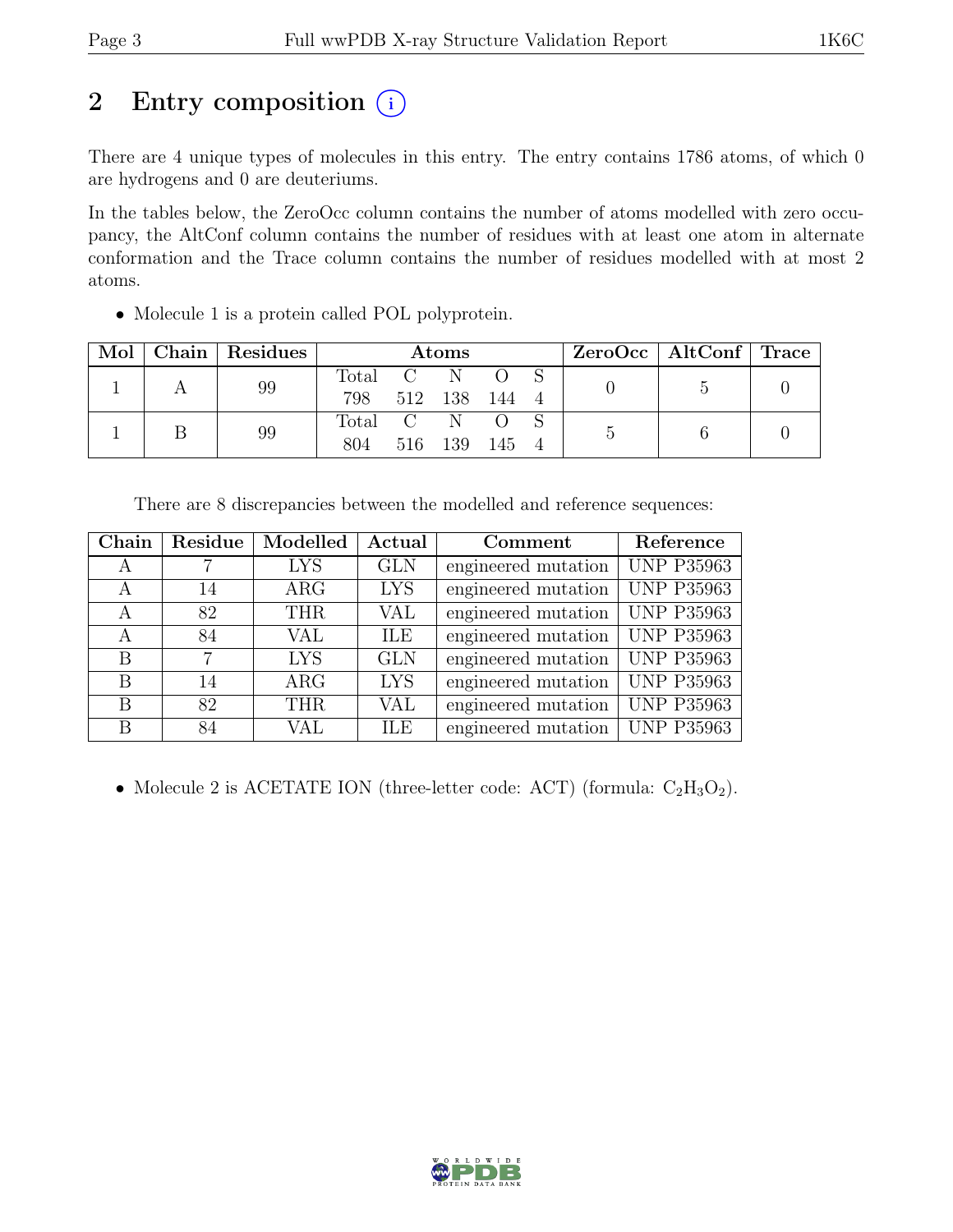

| Mol                         | Chain | Residues | Atoms                                                                       | ZeroOcc   AltConf |
|-----------------------------|-------|----------|-----------------------------------------------------------------------------|-------------------|
| $\overline{2}$              |       |          | Total<br>$\left( \right)$<br>$\left( \ \right)$<br>2<br>$\overline{2}$<br>4 |                   |
| $\overline{2}$              | A     |          | Total<br>$\Omega$<br>$\mathcal{C}$<br>$\overline{2}$<br>$\overline{2}$<br>4 |                   |
| $\overline{2}$              | В     |          | Total<br>$\left( \cdot \right)$<br>$\left( \right)$<br>2<br>$\overline{2}$  |                   |
| $\mathcal{D}_{\mathcal{L}}$ | В     |          | Total<br>2<br>$\overline{2}$                                                |                   |
| $\overline{2}$              | В     |          | Total<br>$\Omega$<br>€<br>$\mathcal{D}_{\mathcal{L}}$<br>2                  |                   |

 $\bullet$  Molecule 3 is N-[2(R)-HYDROXY-1(S)-INDANYL]-5-[(2(S)-TERTIARY BUTYLAMINOC ARBONYL)-4(3-PYRIDYLMETHYL)PIPERAZINO]-4(S)-HYDROXY-2(R)-PHENYLME THYLPENTANAMIDE (three-letter code: MK1) (formula:  $C_{36}H_{47}N_5O_4$ ).

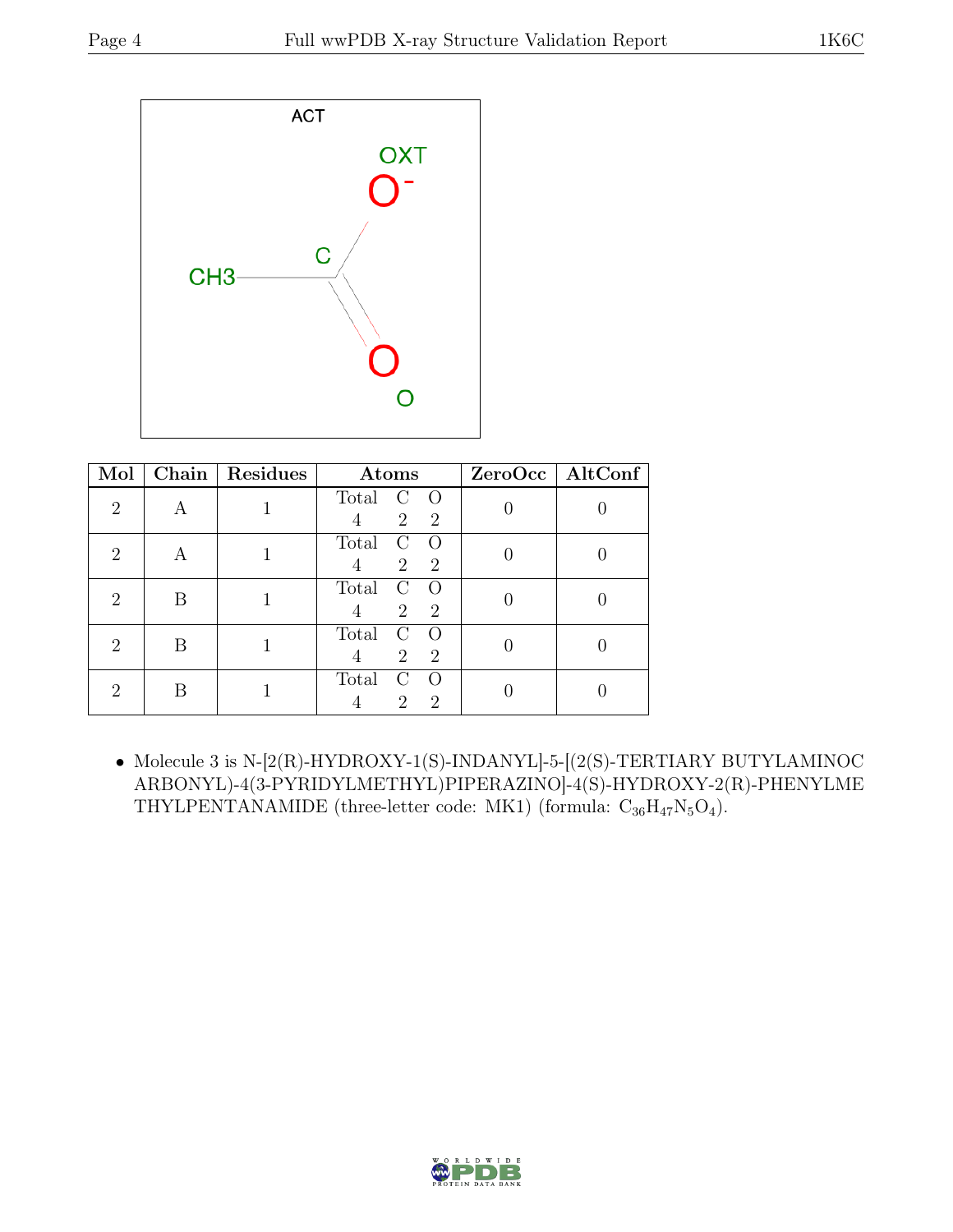

|  | Mol   Chain   Residues | Atoms     |  |  |  | $ZeroOcc \   \$ AltConf |
|--|------------------------|-----------|--|--|--|-------------------------|
|  |                        | Total C N |  |  |  |                         |

 $\bullet\,$  Molecule 4 is water.

|  | Mol   Chain   Residues | Atoms               | $ZeroOcc \   \$ AltConf |
|--|------------------------|---------------------|-------------------------|
|  | 50                     | Total O<br>50<br>50 |                         |
|  | 69                     | Total O<br>69<br>69 |                         |

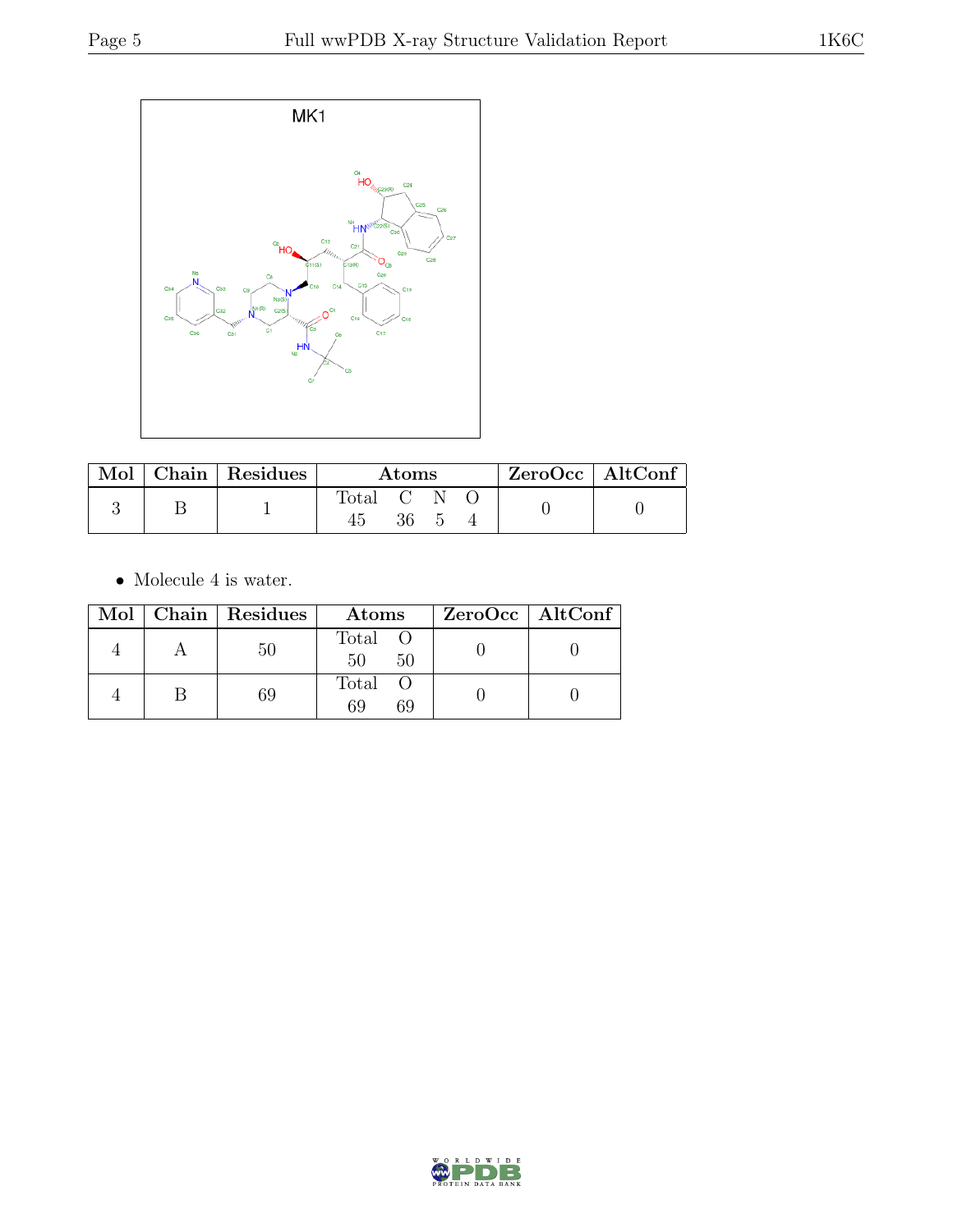# 3 Residue-property plots  $(i)$

These plots are drawn for all protein, RNA, DNA and oligosaccharide chains in the entry. The first graphic for a chain summarises the proportions of the various outlier classes displayed in the second graphic. The second graphic shows the sequence view annotated by issues in geometry. Residues are color-coded according to the number of geometric quality criteria for which they contain at least one outlier: green  $= 0$ , yellow  $= 1$ , orange  $= 2$  and red  $= 3$  or more. Stretches of 2 or more consecutive residues without any outlier are shown as a green connector. Residues present in the sample, but not in the model, are shown in grey.

Note EDS was not executed.

• Molecule 1: POL polyprotein



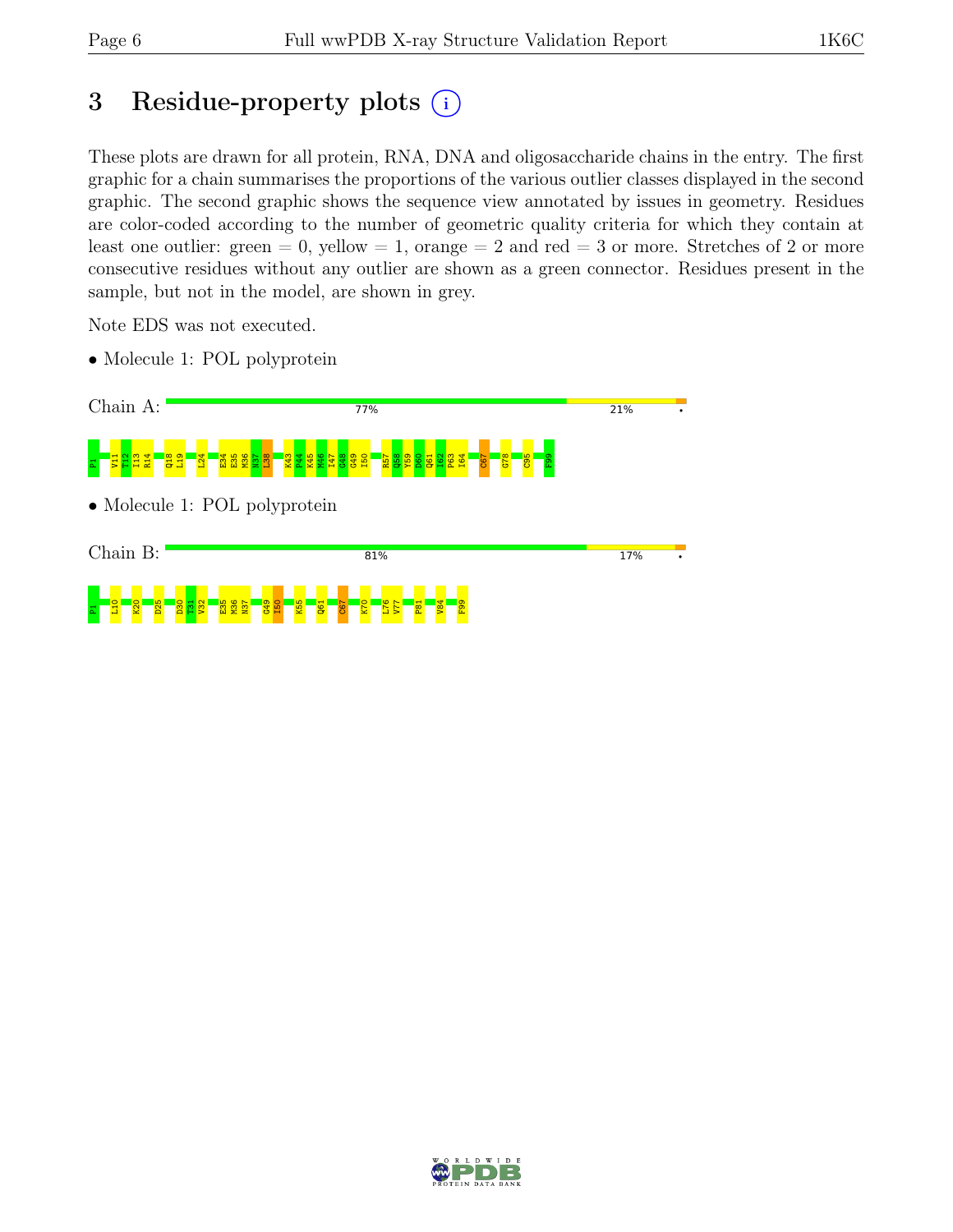# 4 Data and refinement statistics  $(i)$

Xtriage (Phenix) and EDS were not executed - this section is therefore incomplete.

| Property                               | Value                                           | <b>Source</b> |  |
|----------------------------------------|-------------------------------------------------|---------------|--|
| Space group                            | P 21 21 21                                      | Depositor     |  |
| Cell constants                         | $51.45\text{\AA}$<br>-61.74Å<br>59.40Å          | Depositor     |  |
| a, b, c, $\alpha$ , $\beta$ , $\gamma$ | $90.00^\circ$<br>$90.00^\circ$<br>$90.00^\circ$ |               |  |
| Resolution $(A)$                       | 2.20<br>27.00                                   | Depositor     |  |
| % Data completeness                    | 99.2 (27.00-2.20)                               | Depositor     |  |
| (in resolution range)                  |                                                 |               |  |
| $\mathrm{R}_{merge}$                   | 0.07                                            | Depositor     |  |
| $\mathrm{R}_{sym}$                     | (Not available)                                 | Depositor     |  |
| Refinement program                     | <b>CNS</b>                                      | Depositor     |  |
| $R, R_{free}$                          | 0.194<br>0.231                                  | Depositor     |  |
| Estimated twinning fraction            | No twinning to report.                          | Xtriage       |  |
| Total number of atoms                  | 1786                                            | wwPDB-VP      |  |
| Average B, all atoms $(A^2)$           | 38.0                                            | wwPDB-VP      |  |

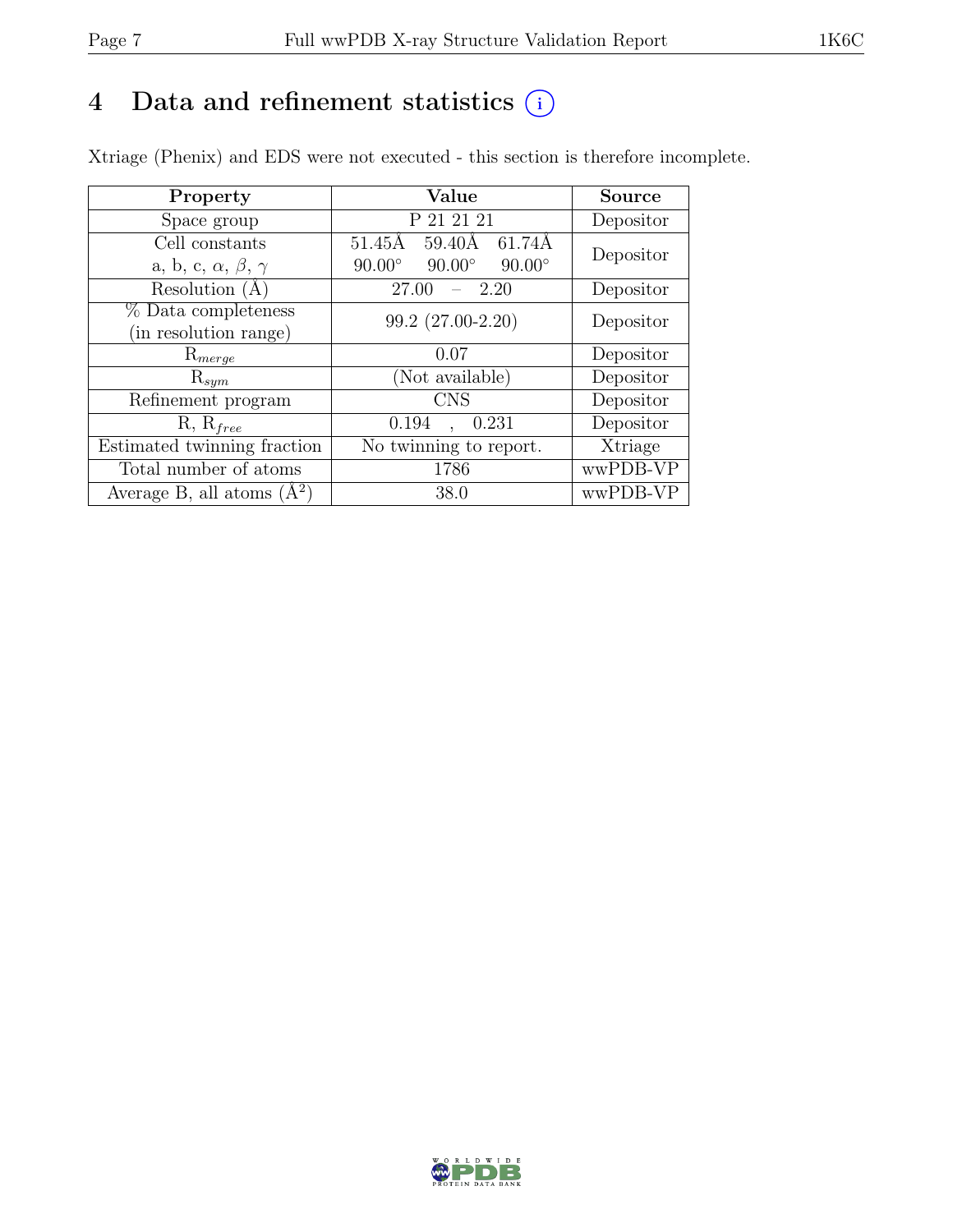# 5 Model quality  $(i)$

# 5.1 Standard geometry  $(i)$

Bond lengths and bond angles in the following residue types are not validated in this section: ACT, MK1

The Z score for a bond length (or angle) is the number of standard deviations the observed value is removed from the expected value. A bond length (or angle) with  $|Z| > 5$  is considered an outlier worth inspection. RMSZ is the root-mean-square of all Z scores of the bond lengths (or angles).

| Mol  | Chain |             | Bond lengths | Bond angles |             |  |
|------|-------|-------------|--------------|-------------|-------------|--|
|      |       | <b>RMSZ</b> | # $ Z  > 5$  | <b>RMSZ</b> | # $ Z  > 5$ |  |
|      |       | 0.35        | 0/733        | 0.65        | 0/988       |  |
|      | В     | 0.36        | 0/726        | 0.64        | 0/976       |  |
| A 11 | All   | 0.36        | /1459        | 0.65        | 1964        |  |

There are no bond length outliers.

There are no bond angle outliers.

There are no chirality outliers.

There are no planarity outliers.

# 5.2 Too-close contacts  $(i)$

In the following table, the Non-H and H(model) columns list the number of non-hydrogen atoms and hydrogen atoms in the chain respectively. The H(added) column lists the number of hydrogen atoms added and optimized by MolProbity. The Clashes column lists the number of clashes within the asymmetric unit, whereas Symm-Clashes lists symmetry-related clashes.

| Mol |      | $\boxed{\text{Chain} \mid \text{Non-H} \mid \text{H}(\text{model})}$ | H(added) |    | Clashes   Symm-Clashes |
|-----|------|----------------------------------------------------------------------|----------|----|------------------------|
|     | 798  |                                                                      | 838      | 27 |                        |
|     | 804  |                                                                      | 844      | 34 |                        |
|     |      |                                                                      |          |    |                        |
|     | 12   |                                                                      |          |    |                        |
|     | 45   |                                                                      | 47       |    |                        |
|     | 50   |                                                                      |          | 13 |                        |
|     | 69   |                                                                      |          |    |                        |
|     | 1786 |                                                                      | 1744     | 59 |                        |

The all-atom clashscore is defined as the number of clashes found per 1000 atoms (including hydrogen atoms). The all-atom clashscore for this structure is 17.

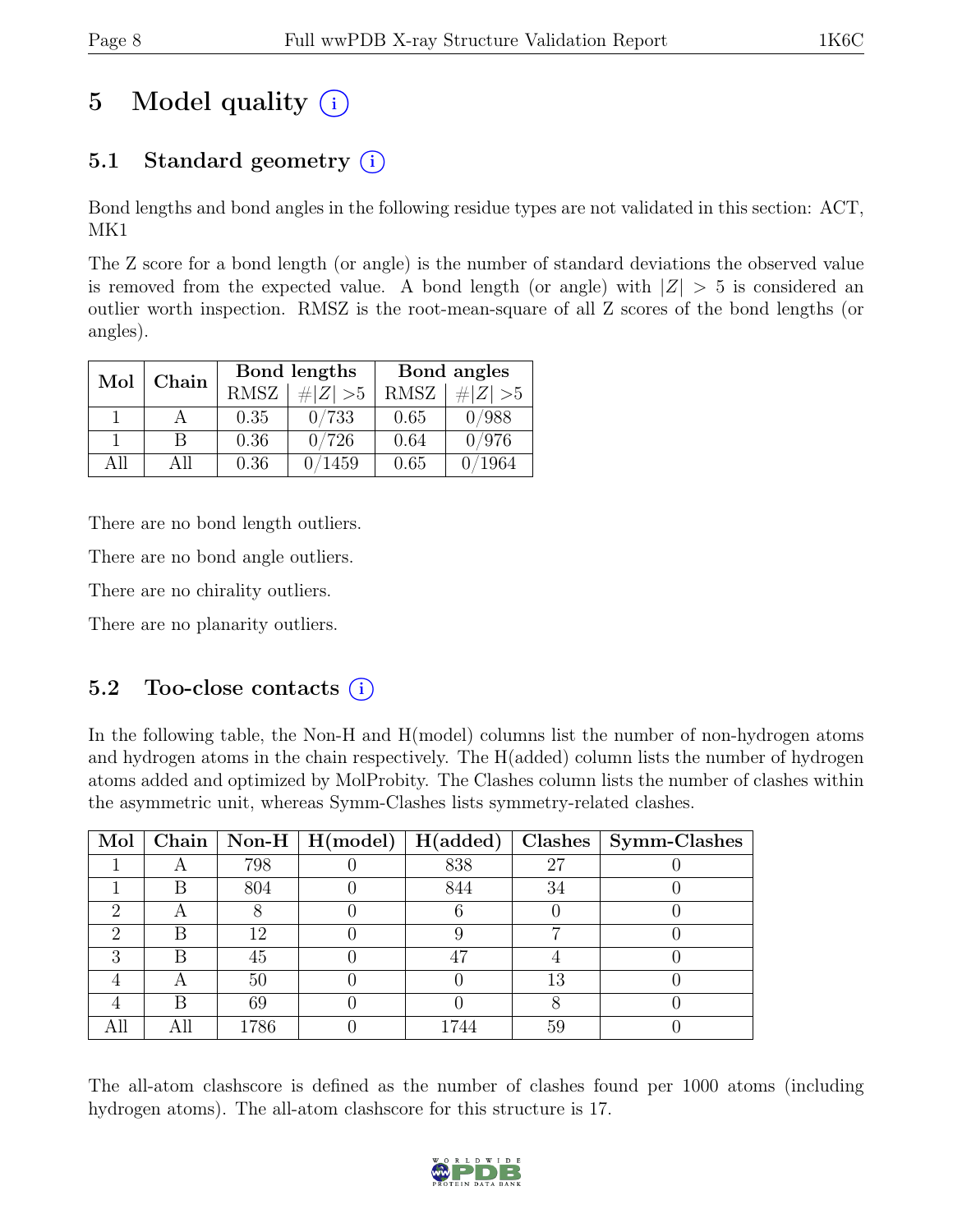|                                 |                               | Interatomic       | $\overline{\text{Clash}}$ |  |
|---------------------------------|-------------------------------|-------------------|---------------------------|--|
| Atom-1                          | Atom-2                        | distance $(A)$    | overlap $(A)$             |  |
| 1:A:50[1]:ILE:HB                | 4:A:546:HOH:O                 | 1.63              | 0.96                      |  |
| 2: B: 506: ACT:H2               | 4:B:929:HOH:O                 | 1.66              | 0.96                      |  |
| 2: B: 506: ACT: CH3             | 4:B:929:HOH:O                 | 2.16              | 0.92                      |  |
| 4:A:546:HOH:O                   | 1:B:49:GLY:HA3                | 1.74              | 0.86                      |  |
| 1:B:61:GLN:HE21                 | 1: B:61: GLN: HA              | 1.41              | 0.84                      |  |
| 1:A:50[2]:ILE:HB                | 4:A:546:HOH:O                 | 1.79              | 0.83                      |  |
| 1:B:37:ASN:HD22                 | 2:B:502:ACT:H3                | 1.44              | 0.83                      |  |
| 1:B:37:ASN:ND2                  | $2: B:502:ACT: \overline{H3}$ | 1.95              | 0.82                      |  |
| 1:A:18:GLN:HB3                  | 4:A:548:HOH:O                 | 1.83              | 0.77                      |  |
| 1:A:14:ARG:HH11                 | 1:A:14:ARG:HB3                | 1.51              | 0.76                      |  |
| 1: B:67: CYS:SG                 | 4:B:970:HOH:O                 | 2.45              | 0.74                      |  |
| 1:B:20:LYS:HE3                  | 1: B:36: MET:SD               | 2.26              | 0.74                      |  |
| 2: B: 506: ACT: O               | 4:B:940:HOH:O                 | 2.14              | 0.66                      |  |
| 1:B:61:GLN:HA                   | 1: B: 61: GLN: NE2            | $\overline{2.10}$ | 0.64                      |  |
| 1:B:32[1]:VAL:HG22              | 1:B:76:LEU:HB2                | 1.78              | 0.63                      |  |
| 1:5:55:LYS:HD2                  | 4:B:958:HOH:O                 | 2.00              | $\overline{0.61}$         |  |
| 1:A:14:ARG:HH11                 | 1:A:4:ARG:CB                  | 2.14              | 0.61                      |  |
| 4:A:550:HOH:O                   | 1:B:81:PRO:HG3                | 2.01              | 0.60                      |  |
| 1:A:14:ARG:HB3                  | 1:A:14:ARG:NH1                | 2.16              | 0.59                      |  |
| 1: A:95: CYS: HA                | 1:B:99:PHE:HB3                | 1.86              | 0.58                      |  |
| 1:A:35[2]:GLU:OE2               | 1:A:78:GLY:HA2                | 2.04              | 0.57                      |  |
| 4:A:550:HOH:O                   | 1:B:81:PRO:CG                 | 2.53              | 0.56                      |  |
| 1:A:63:PRO:HG2                  | 4:A:535:HOH:O                 | 2.06              | 0.55                      |  |
| 1:B:37:ASN:ND2                  | 2:B:502:ACT:CH3               | 2.68              | 0.55                      |  |
| 1:A:47[1]:ILE:HD12              | 3:B:902:MK1:H71               | 1.89              | 0.55                      |  |
| 1:A:50[2]:ILE:HD13              | 1:B:81:PRO:CD                 | 2.38              | 0.54                      |  |
| $1:\overline{B:32[2]:}VAL:HG12$ | 1:B:84[2]:VAL:HG22            | 1.91              | 0.52                      |  |
| 4:A:546:HOH:O                   | 1: B:49: GLY:CA               | 2.44              | 0.52                      |  |
| 1:A:45:LYS:NZ                   | 4: A:534: HOH:O               | 2.41              | 0.52                      |  |
| 1:B:32[1]:VAL:HG23              | 3:B:902:MK1:H27               | 1.90              | 0.52                      |  |
| 1:B:32[2]:VAL:HG12              | 1:B:84[2]:VAL:CG2             | 2.40              | 0.52                      |  |
| 1: B:35[2]: GLU:HA              | 1:B:77:VAL:CG1                | 2.40              | 0.51                      |  |
| 1:A:49:GLY:HA3                  | 1:B:50[2]:ILE:HB              | 1.92              | 0.51                      |  |
| 1:A:36:MET:HG3                  | 1:A:38:LEU:HD13               | 1.92              | 0.51                      |  |
| 1:A:11:VAL:HG21                 | 1:A:24:LEU:HD21               | 1.93              | 0.51                      |  |
| 1:B:25:ASP:HB3                  | 1:B:84[1]:VAL:HG13            | 1.94              | 0.50                      |  |
| 1: A:67: CYS: HA                | 4:A:533:HOH:O                 | 2.12              | 0.48                      |  |
| 1:A:61:GLN:HE21                 | 1: A:61: GLN: HA              | 1.78              | 0.48                      |  |
| 1:B:32[2]:VAL:CG1               | 1:B:84[2]:VAL:HG22            | 2.44              | 0.48                      |  |
| 1:A:50[2]:ILE:HD13              | 1:B:81:PRO:HD2                | 1.97              | 0.47                      |  |

All (59) close contacts within the same asymmetric unit are listed below, sorted by their clash magnitude.

Continued on next page...

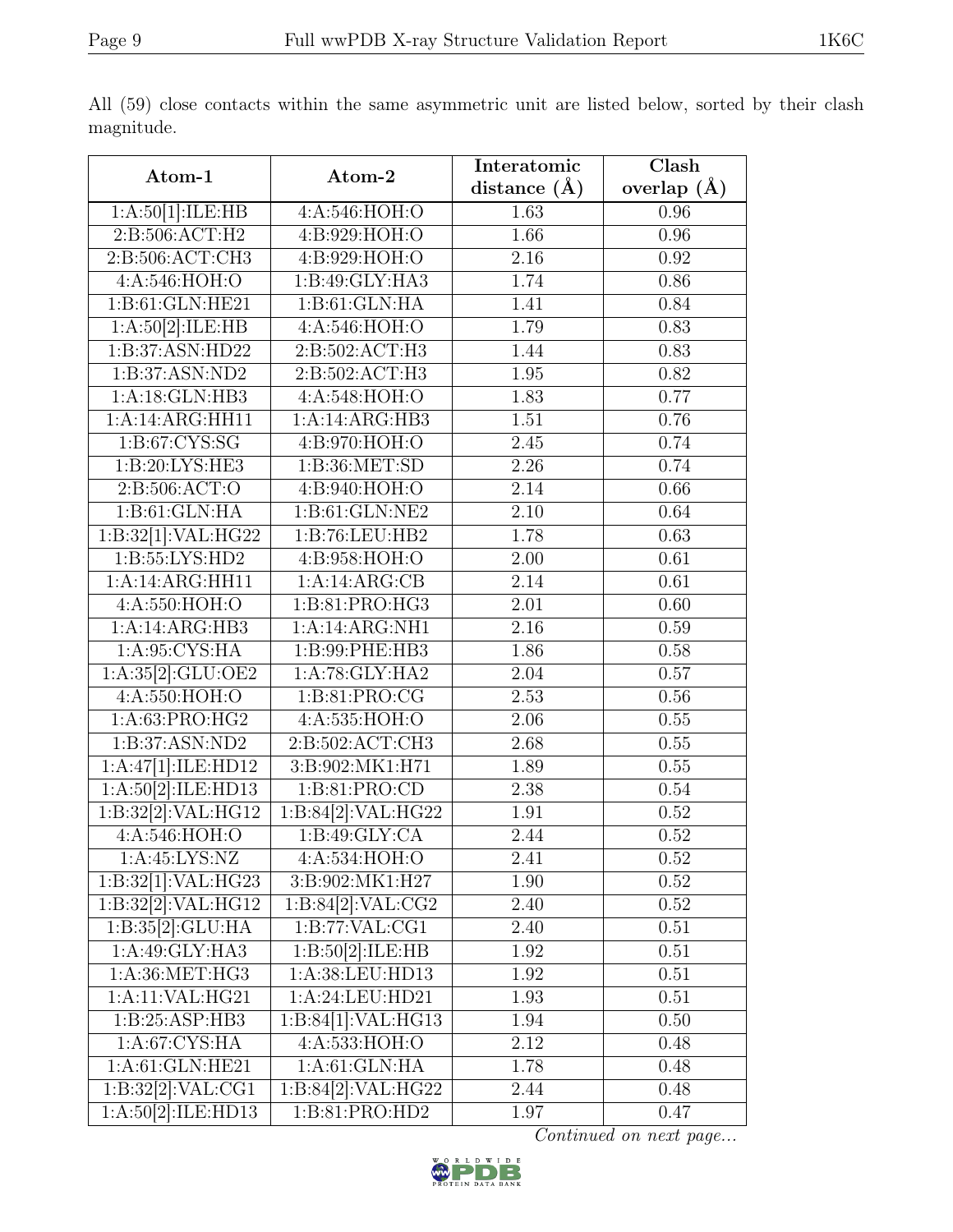| Atom-1                        | Atom-2             | Interatomic    | $\overline{\text{Clash}}$ |
|-------------------------------|--------------------|----------------|---------------------------|
|                               |                    | distance $(A)$ | overlap $(\AA)$           |
| 1:B:30:ASP:HB2                | 3:B:902:MK1:H26    | 1.95           | 0.47                      |
| 1:B:10:LEU:HD11               | 4:B:931:HOH:O      | 2.14           | 0.47                      |
| 1:B:35[1]:GLU:HB2             | 4:B:934:HOH:O      | 2.15           | 0.47                      |
| 1:B:25:ASP:CB                 | 1:B:84[1]:VAL:HG13 | 2.45           | 0.46                      |
| 1:A:57:ARG:NH1                | 1: A:59: TYR:OH    | 2.50           | 0.45                      |
| 1:B:50[2]:ILE:HG13            | 3:B:902:MK1:H72    | 1.99           | 0.44                      |
| 1:A:14:ARG:HG3                | 1:A:19:LEU:HD23    | 1.99           | 0.43                      |
| 1:B:61:GLN:HE21               | 1: B:61: GLN:CA    | 2.11           | 0.43                      |
| 1:A:13:ILE:HD12               | 1:A:64:ILE:HD11    | 2.01           | 0.43                      |
| 1: A: 43: LYS: NZ             | 4:A:549:HOH:O      | $2.52\,$       | 0.43                      |
| 1:A:50[2]:ILE:HD13            | 1:B:81:PRO:HD3     | 2.00           | 0.43                      |
| 1:B:70:LYS:HB3                | 4:B:937:HOH:O      | 2.18           | 0.42                      |
| 4:A:550:HOH:O                 | 1:B:81:PRO:HD3     | 2.18           | 0.42                      |
| 1: B:36: MET:HB2              | 2: B:502: ACT:O    | 2.19           | 0.42                      |
| 1:A:61:GLN:HA                 | 1:A:61:GLN:NE2     | 2.34           | 0.42                      |
| 1:A:11:VAL:HG11               | 1:A:24:LEU:HD11    | 2.02           | 0.41                      |
| 1:A:35[1]:GLU:OE1             | 1:A:57:ARG:NH2     | 2.53           | 0.41                      |
| 1:B:35[1]:GLU:HA              | 1:B:77:VAL:CG1     | 2.50           | 0.41                      |
| $1:\overline{A:34[1]:GLU:CD}$ | 4:A:537:HOH:O      | 2.59           | 0.40                      |

Continued from previous page...

There are no symmetry-related clashes.

### 5.3 Torsion angles  $(i)$

#### 5.3.1 Protein backbone (i)

In the following table, the Percentiles column shows the percent Ramachandran outliers of the chain as a percentile score with respect to all X-ray entries followed by that with respect to entries of similar resolution.

The Analysed column shows the number of residues for which the backbone conformation was analysed, and the total number of residues.

| Mol | Chain | Analysed           | Favoured   Allowed   Outliers |          |          | $\vert$ Percentiles |
|-----|-------|--------------------|-------------------------------|----------|----------|---------------------|
|     |       | $102/99$ (103\%)   | $101(99\%)$                   | $1(1\%)$ |          | $100$ 100           |
|     |       | $103/99$ $(104\%)$ | 100(97%)                      | $1(1\%)$ | $2(2\%)$ | $\boxed{5}$<br> 8   |
| All | All   | $205/198$ (104\%)  | $1201(98\%)$                  | $2(1\%)$ | $2(1\%)$ | 14<br>29            |

All (2) Ramachandran outliers are listed below:

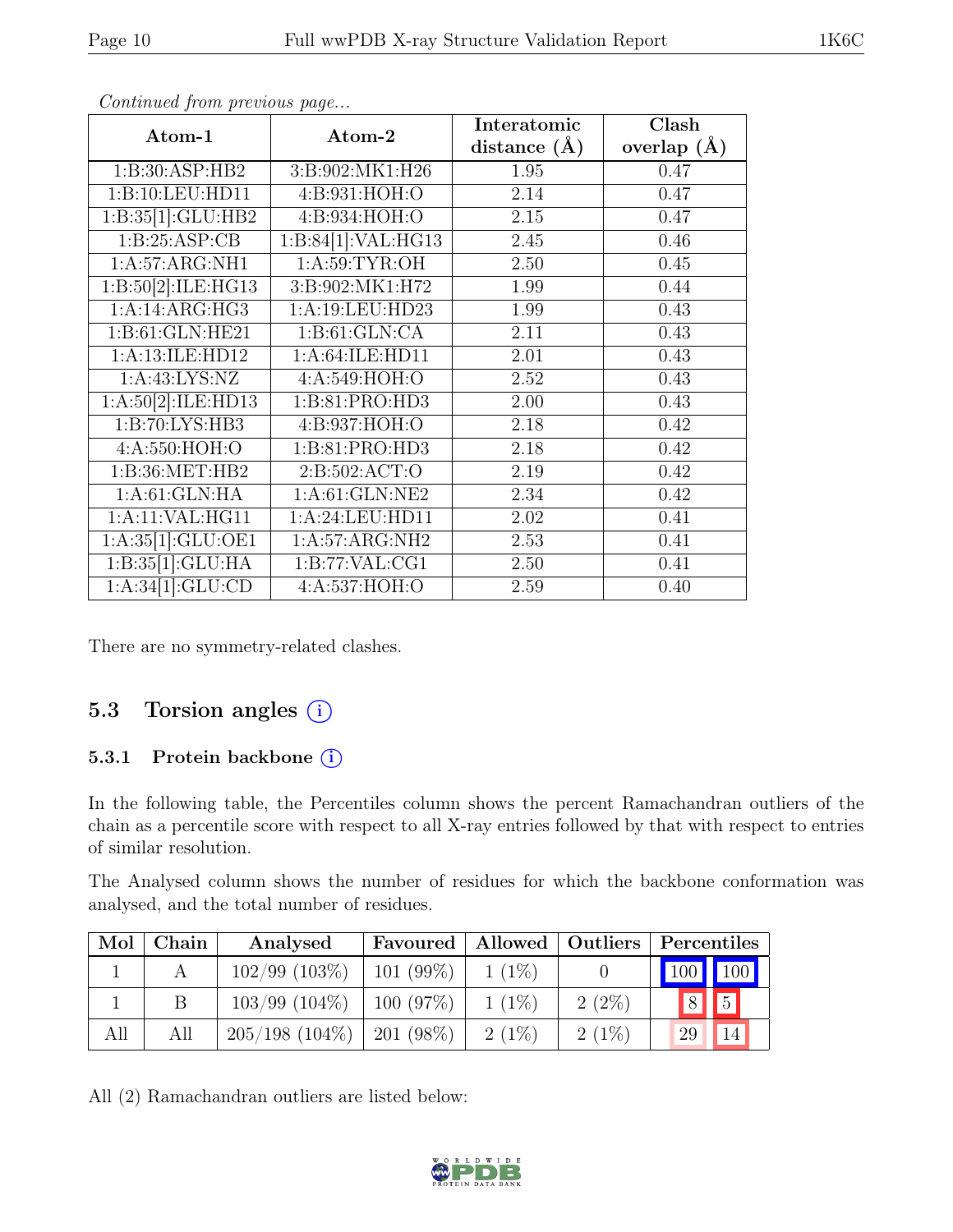| Mol | ${\rm Chain}$ | Res | L'ype |
|-----|---------------|-----|-------|
|     |               |     |       |
|     |               |     |       |

#### 5.3.2 Protein sidechains (i)

In the following table, the Percentiles column shows the percent sidechain outliers of the chain as a percentile score with respect to all X-ray entries followed by that with respect to entries of similar resolution.

The Analysed column shows the number of residues for which the sidechain conformation was analysed, and the total number of residues.

| Mol | Chain | Analysed        | Rotameric   Outliers |          | Percentiles     |
|-----|-------|-----------------|----------------------|----------|-----------------|
|     |       | $79/83$ (95%)   | 77 (98%)             | $2(2\%)$ | 47<br>60        |
|     |       | $78/83$ (94\%)  | 77 (99%)             | $1(1\%)$ | 81 <br>69       |
| All | All   | $157/166$ (95%) | 154 (98%)            | $3(2\%)$ | 57 <sub>1</sub> |

All (3) residues with a non-rotameric sidechain are listed below:

| $\operatorname{Mol}$ | Chain | $\operatorname{Res}% \left( \mathcal{N}\right) \equiv\operatorname*{Res}\left( \mathcal{N}\right)$ | Type |
|----------------------|-------|----------------------------------------------------------------------------------------------------|------|
|                      |       | 38                                                                                                 | .H.  |
|                      |       |                                                                                                    | ∵YS  |
|                      |       |                                                                                                    |      |

Sometimes sidechains can be flipped to improve hydrogen bonding and reduce clashes. All (4) such sidechains are listed below:

| Mol | Chain | Res | <b>Type</b> |
|-----|-------|-----|-------------|
|     |       | 58  | <b>GLN</b>  |
|     |       | 31  | GLN         |
|     |       | 37  | <b>ASN</b>  |
|     |       |     | GLN.        |

#### 5.3.3 RNA  $(i)$

There are no RNA molecules in this entry.

### 5.4 Non-standard residues in protein, DNA, RNA chains  $\circ$

There are no non-standard protein/DNA/RNA residues in this entry.

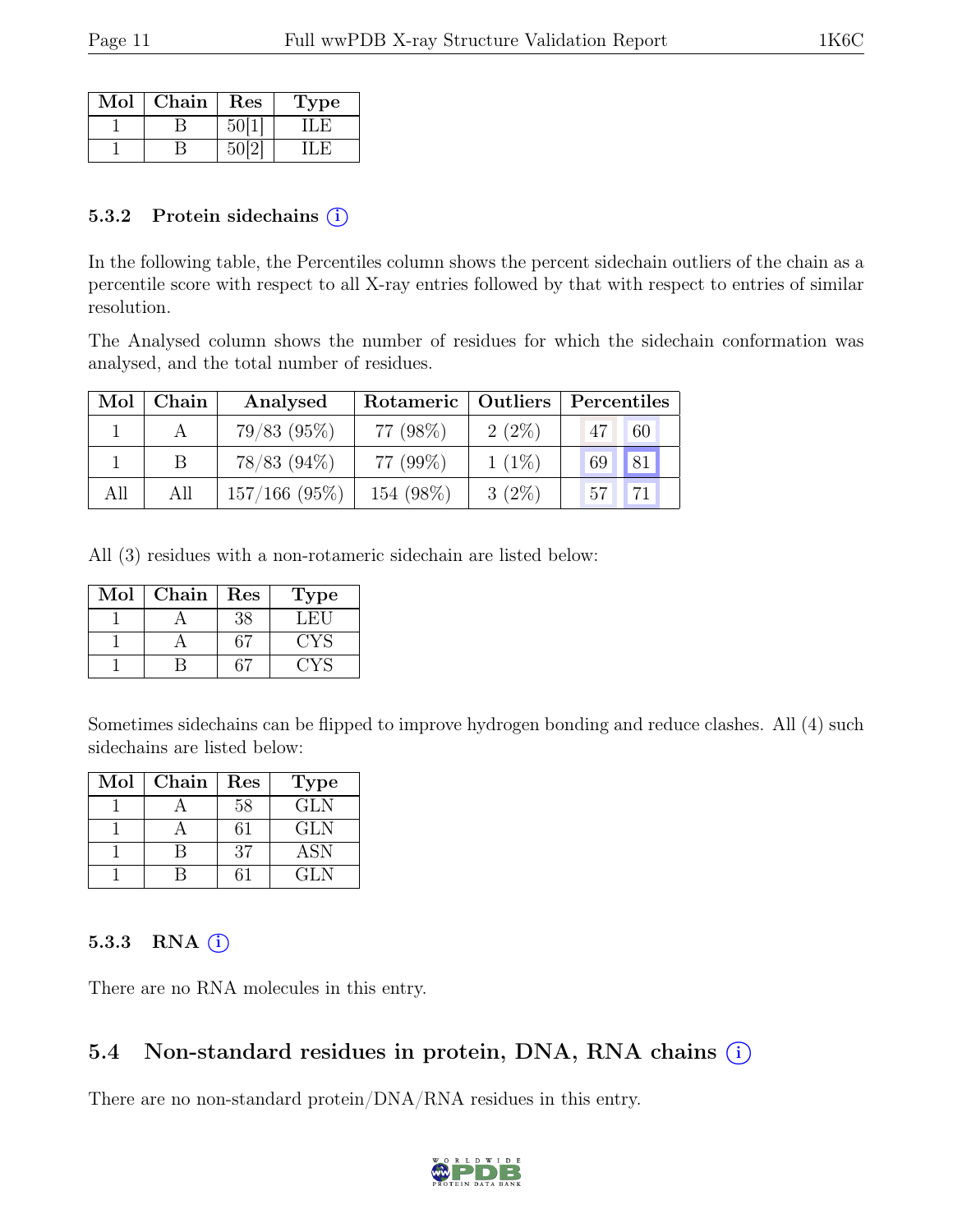# 5.5 Carbohydrates (i)

There are no monosaccharides in this entry.

# 5.6 Ligand geometry  $(i)$

6 ligands are modelled in this entry.

In the following table, the Counts columns list the number of bonds (or angles) for which Mogul statistics could be retrieved, the number of bonds (or angles) that are observed in the model and the number of bonds (or angles) that are defined in the Chemical Component Dictionary. The Link column lists molecule types, if any, to which the group is linked. The Z score for a bond length (or angle) is the number of standard deviations the observed value is removed from the expected value. A bond length (or angle) with  $|Z| > 2$  is considered an outlier worth inspection. RMSZ is the root-mean-square of all Z scores of the bond lengths (or angles).

| Mol            | Chain <sup>1</sup> |   |     |                          |          | Res     | Link       |          | Bond lengths |            |  | Bond angles |  |
|----------------|--------------------|---|-----|--------------------------|----------|---------|------------|----------|--------------|------------|--|-------------|--|
|                | <b>Type</b>        |   |     | Counts                   | RMSZ     | Z   > 2 | Counts     | RMSZ     | Z   > 2      |            |  |             |  |
| $\overline{2}$ | <b>ACT</b>         | А | 501 | $\overline{\phantom{a}}$ | 1,3,3    | 3.08    | $1(100\%)$ | 0,3,3    |              |            |  |             |  |
| 3              | MK1                | B | 902 | $\qquad \qquad -$        | 49,49,49 | 2.32    | $12(24\%)$ | 59,69,69 | 2.29         | $12(20\%)$ |  |             |  |
| $\overline{2}$ | <b>ACT</b>         | B | 502 | $\overline{\phantom{a}}$ | 1,3,3    | 2.95    | $1(100\%)$ | 0,3,3    |              |            |  |             |  |
| $\overline{2}$ | <b>ACT</b>         | B | 504 | $\overline{\phantom{a}}$ | 1,3,3    | 4.51    | $1(100\%)$ | 0,3,3    |              |            |  |             |  |
| $\overline{2}$ | <b>ACT</b>         | B | 506 | $\overline{\phantom{0}}$ | 1,3,3    | 3.66    | $1(100\%)$ | 0,3,3    |              |            |  |             |  |
| 2              | <b>ACT</b>         | А | 503 | $\overline{\phantom{m}}$ | 1,3,3    | 3.03    | $1(100\%)$ | 0,3,3    |              |            |  |             |  |

In the following table, the Chirals column lists the number of chiral outliers, the number of chiral centers analysed, the number of these observed in the model and the number defined in the Chemical Component Dictionary. Similar counts are reported in the Torsion and Rings columns. '-' means no outliers of that kind were identified.

|     |     |  | $\mid$ Mol $\mid$ Type $\mid$ Chain $\mid$ Res $\mid$ Link $\mid$ Chirals $\mid$ Torsions | $\mathbf{Rings}$ |
|-----|-----|--|-------------------------------------------------------------------------------------------|------------------|
| MK1 | 902 |  | $\frac{3}{333/58/58}$   0/5/5/5                                                           |                  |

All (17) bond length outliers are listed below:

| Mol            | Chain | Res | Type       | $\rm{Atoms}$ | Z       | Observed $(A)$ | Ideal(A) |
|----------------|-------|-----|------------|--------------|---------|----------------|----------|
| 3              | В     | 902 | MK1        | $C25-C30$    | 10.19   | 1.57           | 1.39     |
| 3              | В     | 902 | MK1        | $C6-C4$      | $-5.18$ | 1.40           | 1.52     |
| $\overline{2}$ | В     | 504 | <b>ACT</b> | $CH3-C$      | 4.51    | 1.54           | 1.48     |
| 3              | В     | 902 | MK1        | $C33-N5$     | 4.48    | 1.44           | 1.34     |
| $\overline{2}$ | В     | 506 | <b>ACT</b> | $CH3-C$      | 3.66    | 1.53           | 1.48     |
| 3              | В     | 902 | MK1        | $C30-C22$    | 3.53    | 1.55           | 1.51     |
| $\overline{2}$ | А     | 501 | <b>ACT</b> | $CH3-C$      | 3.08    | 1.52           | 1.48     |

Continued on next page...

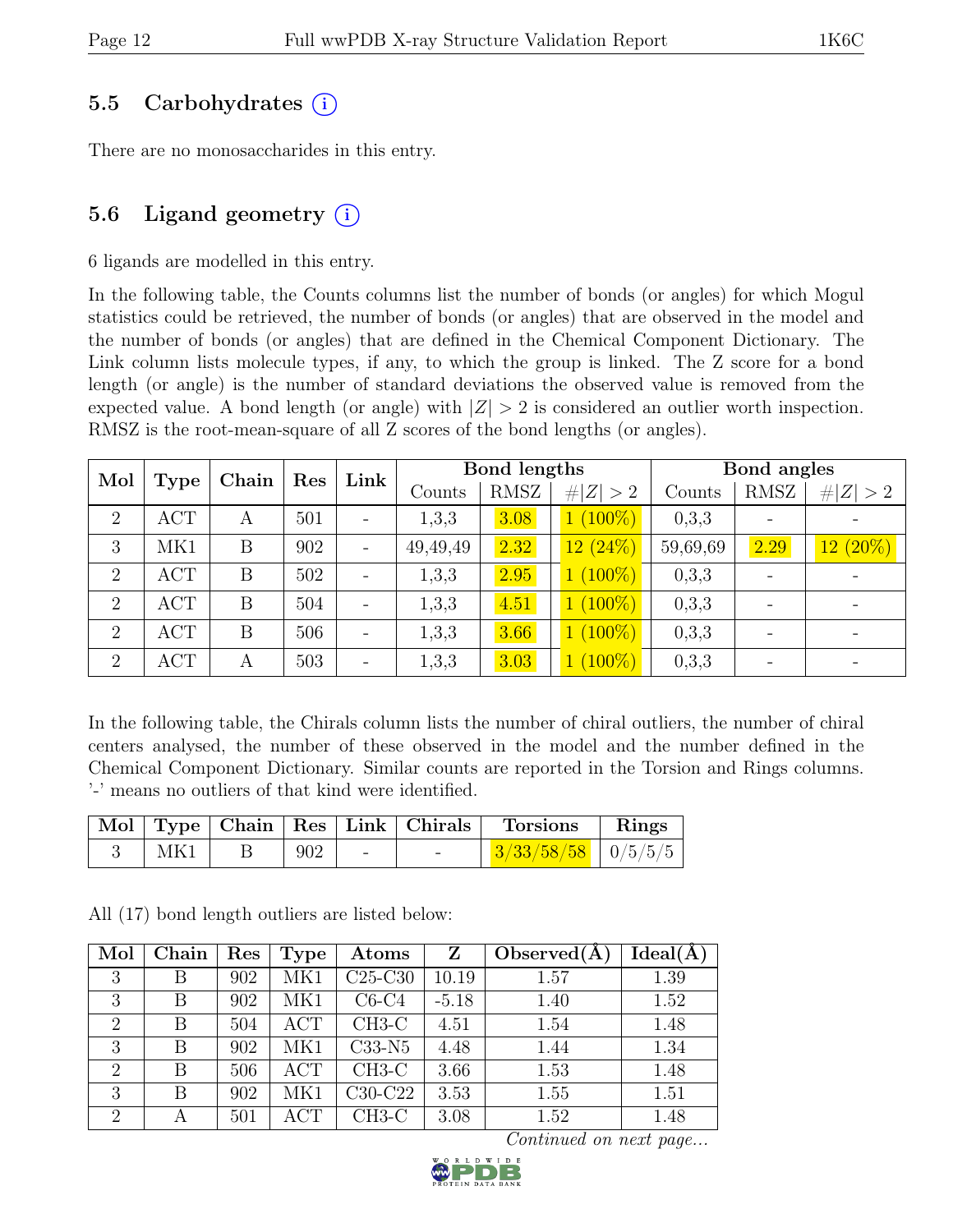| Mol            | Chain | Res | <b>Type</b> | Atoms     | Z       | Observed(A) | $Ideal(\AA)$ |
|----------------|-------|-----|-------------|-----------|---------|-------------|--------------|
| 3              | Β     | 902 | MK1         | $C34-N5$  | 3.04    | 1.42        | 1.33         |
| $\overline{2}$ | А     | 503 | ACT         | $CH3-C$   | 3.03    | 1.52        | 1.48         |
| $\overline{2}$ | В     | 502 | ACT         | $CH3-C$   | 2.95    | 1.52        | 1.48         |
| 3              | Β     | 902 | MK1         | $C2-N3$   | 2.87    | 1.52        | 1.48         |
| 3              | B     | 902 | MK1         | $C1-N1$   | 2.69    | 1.51        | 1.46         |
| 3              | В     | 902 | MK1         | $C13-C21$ | 2.61    | 1.56        | 1.51         |
| 3              | В     | 902 | MK1         | $C16-C15$ | 2.17    | 1.43        | 1.38         |
| 3              | В     | 902 | MK1         | $C18-C17$ | 2.13    | 1.43        | 1.38         |
| 3              | В     | 902 | MK1         | $C7-C4$   | $-2.05$ | 1.47        | 1.52         |
| 3              | В     | 902 | MK1         | $C28-C27$ | 2.05    | 1.43        | 1.38         |

Continued from previous page...

All (12) bond angle outliers are listed below:

| Mol | Chain | Res | Type | Atoms         | Z       | Observed $\binom{o}{c}$ | Ideal (°) |
|-----|-------|-----|------|---------------|---------|-------------------------|-----------|
| 3   | В     | 902 | MK1  | $C24-C25-C30$ | $-7.84$ | 101.26                  | 110.99    |
| 3   | Β     | 902 | MK1  | $C25-C24-C23$ | 7.26    | 110.48                  | 103.50    |
| 3   | В     | 902 | MK1  | $O2-C11-C10$  | $-5.29$ | 94.69                   | 109.87    |
| 3   | В     | 902 | MK1  | $C24-C25-C26$ | 4.39    | 137.39                  | 129.18    |
| 3   | B     | 902 | MK1  | $C4-N2-C3$    | 4.07    | 131.78                  | 126.09    |
| 3   | В     | 902 | MK1  | $C29-C30-C25$ | $-4.02$ | 116.00                  | 120.80    |
| 3   | В     | 902 | MK1  | $C8-N3-C2$    | 4.01    | 117.96                  | 110.83    |
| 3   | В     | 902 | MK1  | $C32-C31-N1$  | 3.76    | 120.43                  | 113.12    |
| 3   | Β     | 902 | MK1  | $C29-C30-C22$ | 3.12    | 133.15                  | 128.99    |
| 3   | В     | 902 | MK1  | C34-N5-C33    | $-2.50$ | 112.52                  | 116.85    |
| 3   | В     | 902 | MK1  | $C7-C4-N2$    | 2.32    | 114.47                  | 108.75    |
| 3   | В     | 902 | MK1  | $C8-N3-C10$   | $-2.24$ | 107.61                  | 111.81    |

There are no chirality outliers.

All (3) torsion outliers are listed below:

| Mol | Chain |     | Res   Type | Atoms                                                            |
|-----|-------|-----|------------|------------------------------------------------------------------|
|     |       | 902 | MK1        | N3-C10-C11-C12                                                   |
|     |       | 902 | MK1        | $C11-C10-N3-C2$                                                  |
|     |       | 902 | MK 1       | C <sub>11</sub> -C <sub>10</sub> -N <sub>3</sub> -C <sub>8</sub> |

There are no ring outliers.

3 monomers are involved in 11 short contacts:

|  |  | Mol   Chain   Res   Type   Clashes   Symm-Clashes |
|--|--|---------------------------------------------------|
|  |  |                                                   |
|  |  |                                                   |

Continued on next page...

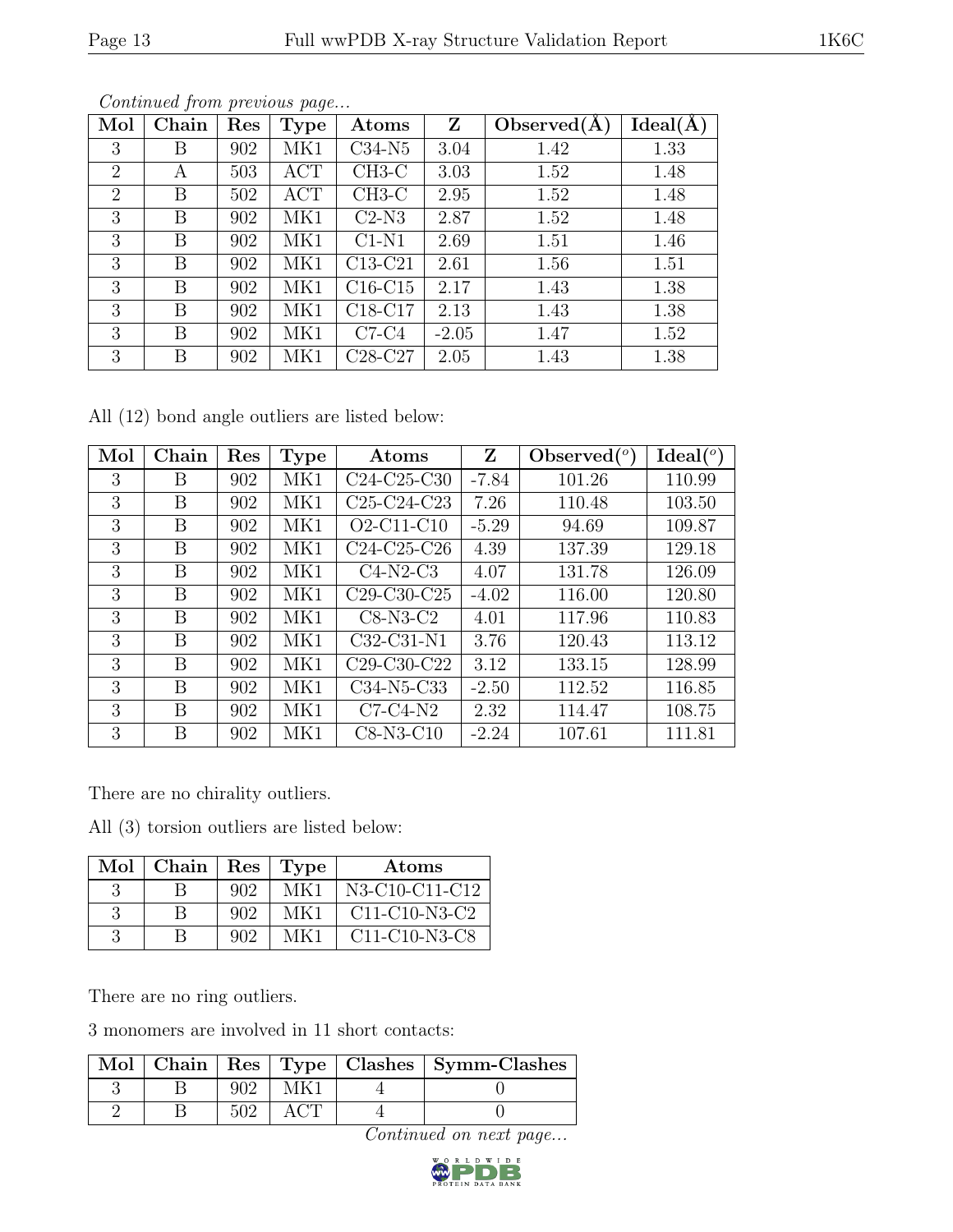Continued from previous page...

|  |             | Mol   Chain   Res   Type   Clashes   Symm-Clashes |
|--|-------------|---------------------------------------------------|
|  | $506$   ACT |                                                   |

The following is a two-dimensional graphical depiction of Mogul quality analysis of bond lengths, bond angles, torsion angles, and ring geometry for all instances of the Ligand of Interest. In addition, ligands with molecular weight  $> 250$  and outliers as shown on the validation Tables will also be included. For torsion angles, if less then 5% of the Mogul distribution of torsion angles is within 10 degrees of the torsion angle in question, then that torsion angle is considered an outlier. Any bond that is central to one or more torsion angles identified as an outlier by Mogul will be highlighted in the graph. For rings, the root-mean-square deviation (RMSD) between the ring in question and similar rings identified by Mogul is calculated over all ring torsion angles. If the average RMSD is greater than 60 degrees and the minimal RMSD between the ring in question and any Mogul-identified rings is also greater than 60 degrees, then that ring is considered an outlier. The outliers are highlighted in purple. The color gray indicates Mogul did not find sufficient equivalents in the CSD to analyse the geometry.



# 5.7 Other polymers  $(i)$

There are no such residues in this entry.

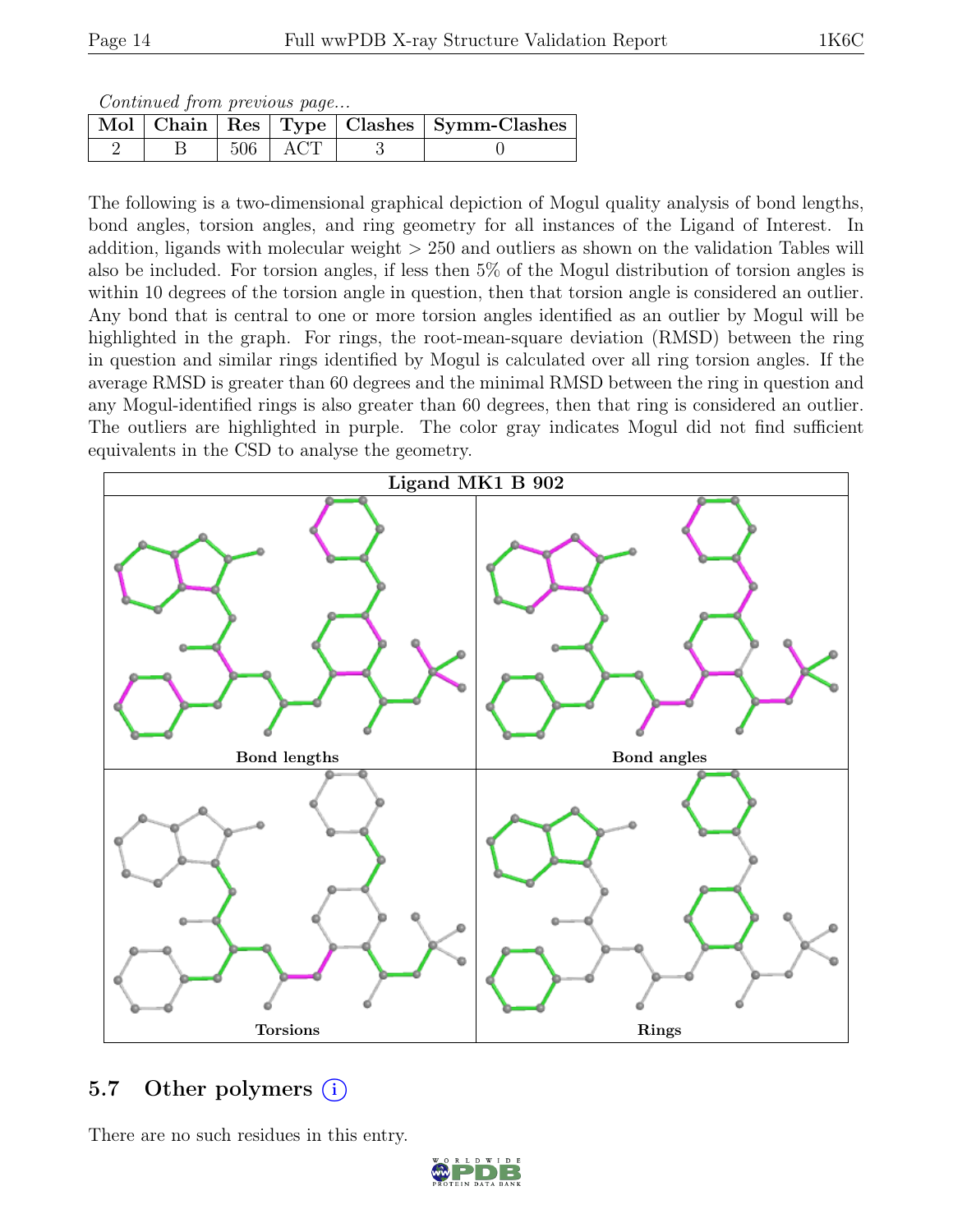# 5.8 Polymer linkage issues (i)

There are no chain breaks in this entry.